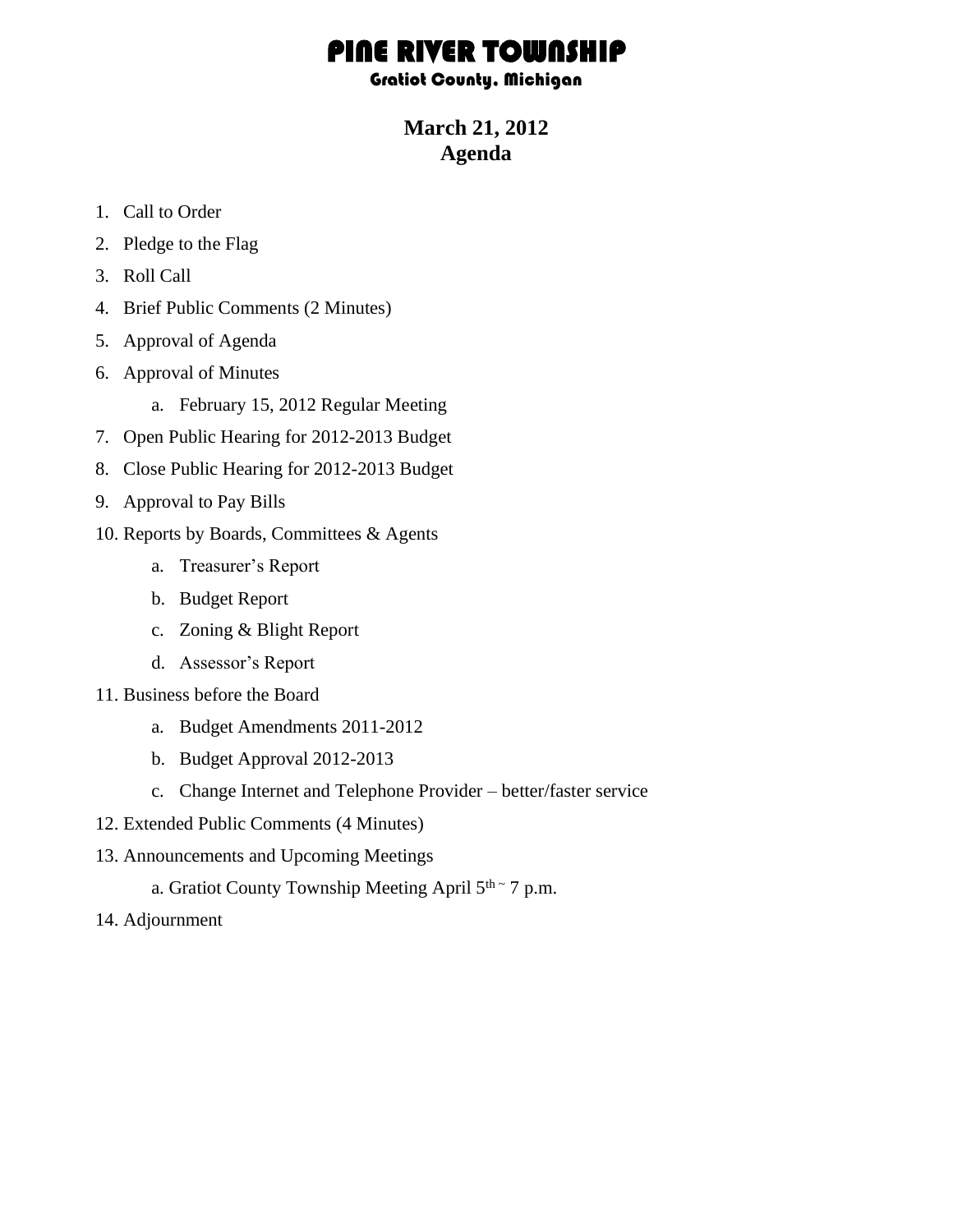## **MINUTES OF THE PINE RIVER TOWNSHIP BOARD MONTHLY MEETING MARCH 21, 2012**

- 1. The Public Hearing and the Regular Monthly Meeting of the Pine River Township Board was called to order at 7:00 pm by Supervisor Beeson at the Township Hall.
- 2. Pledge the flag: The board and the public said the pledge to the flag.
- 3. Roll Call: Baker: absent, Moeggenborg: absent (showed up at 7:25 pm), Best present, Rademacher: present, Beeson: present, (4) Board members present, (1) member absent (Baker).
- 4. Brief Public comments (2 minutes): No public comments.
- 5. Approve the Agenda:

Motion by Best: second by Rademacher; to approve the as presented. All present board members approved. Motion carried 3-0.

6. Approve the Minutes:

Motion by Best: second by Rademacher; to approve the Regular Meeting Minutes of February 15, 2012. All present board members approved. Motion carried 3-0.

- 7. Open Public Hearings on Township Budget and Fire Special Assessment for 2012-2013 General Operations @7:03 pm – Reviewed General Budget and Special Fire Assessment.
- 8. Closed Public Hearings on Township Budget and Fire Special Assessment for 2012 2013 @ 8:25pm. Motion by Best: second by Moeggenborg: to approve closing the Public hearing on Township Budget and Fire Special Assessment. Motion carried 4-0.
- 9. Approval to Pay Bills:

 Motion made by Best: second by Rademacher: to pay bills as presented in the amount \$41,798.23. All present board members approved. Motion carried 3-0.

- 10. Reports by Boards, Committees & Agents
	- a. Treasurers Report Discussion; Report placed on file
	- b. Budget Report Discussion: Report placed on file.
	- c. Zoning & Blight Officer Discussion
	- d. Assessor's Report Discussion
- 11. Business before the Board:

a. Adopt Resolution Budget Amendments 2011 – 2012 Motion made by Moeggenborg second by Best; to approve **Resolution 032112-3** to make (8) Budget Amendments to the 2011 – 2012 Fiscal Budget.  $4 - Ayes$ ;  $0 - Nays$ ;  $1 - Absent$ ; (Baker) Resolution adopted 4-0.